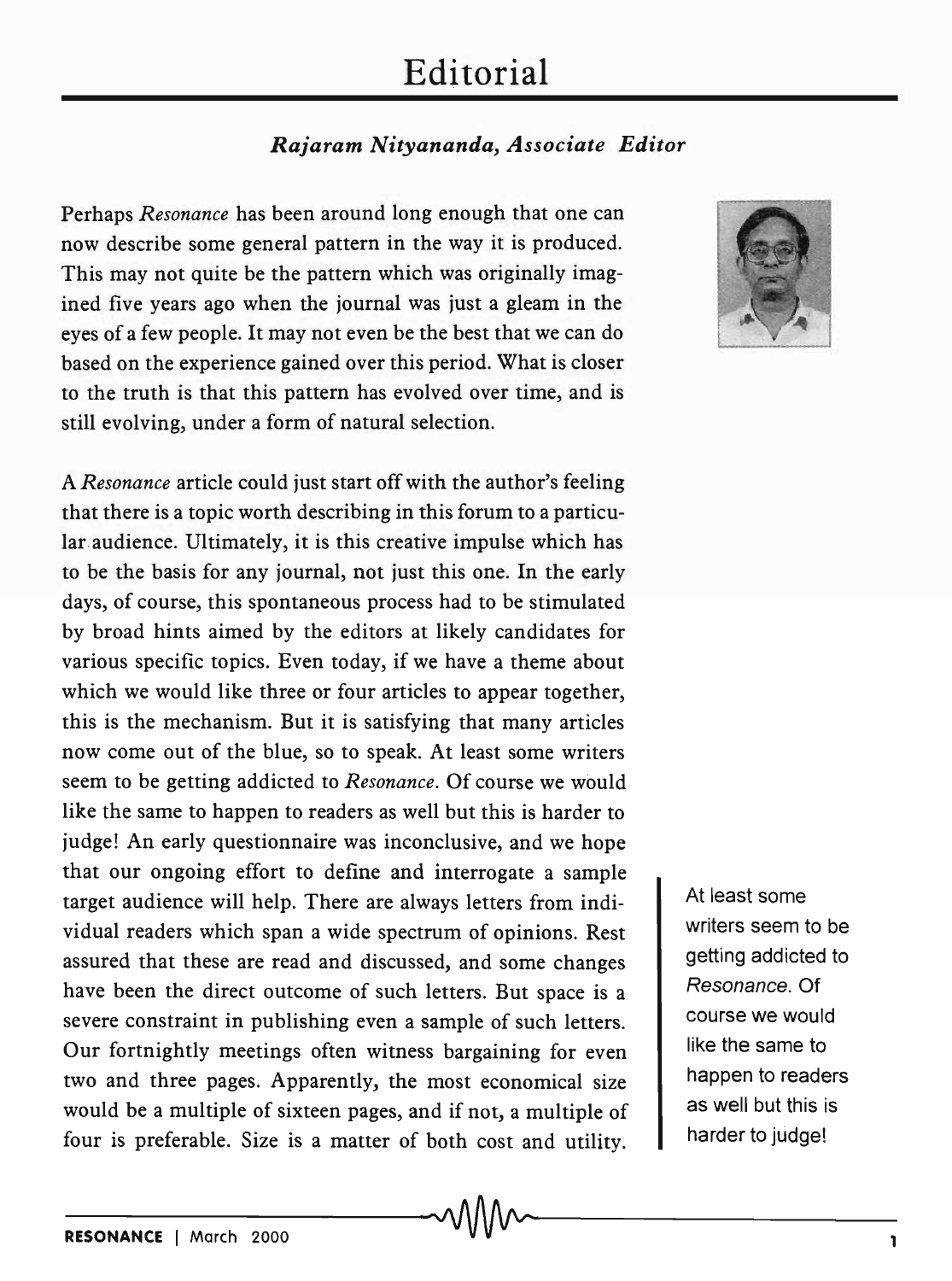Many readers would be put off as much by thickness as a hefty subscription. (Our current one is just viable)

What about the length style and technical level of individual articles? This has been a matter of heated debate, both within and outside the board of editors. A fair summary would be that we would like some overall unity and consistency but have no desire to impose uniformity. A given topic might need greater length, or might be aimed at the upper end of our target audience, say post graduates. But readers keep reminding us that not all articles can be of this advanced and extended nature. Achieving a balance of levels and styles in very much on our minds. To some extent, editors can help by suggesting changes, or inserting additional boxes and marginal notes or splitting a long article. As the readership stabilises and becomes more vocal, we can certainly transmit their feedback with greater confidence to our authors. There is of course no single Indian Standard Author, and diversity of styles and viewpoints should ultimately provide us the raw material on which the evolutionary process can operate.

In some ways, working for *Resonance* is closer to editing a magazine than a conventional academic journal. There is always rewriting to be done, fillers and layouts to worry about, proofs to be examined, and everything is to a deadline. Such a fairly bland account does not do justice to the thrills of real life editorial work, *Resonance* style. This is something like a game of football, perhaps played with more than one ball, since one is seriously worrying about at least three issues and five broad areas at a given time. There are long passes, sometimes backwards to make progress in some other direction. Roles can change as backs suddenly move forward or vice versa. The referees, of whom there are several on the field, can blow their whistles, award yellow cards (articles need revision) or red cards (rejection) which please authors about as much as typical football players. The rulebook itself is often under criticism and revision. And of course, all the time one's own goal has to be

The referees, of whom there are several on the field, can blow their whistles, award yellow cards (articles need revision) or red cards (rejection) which please authors about as much as typical football players.